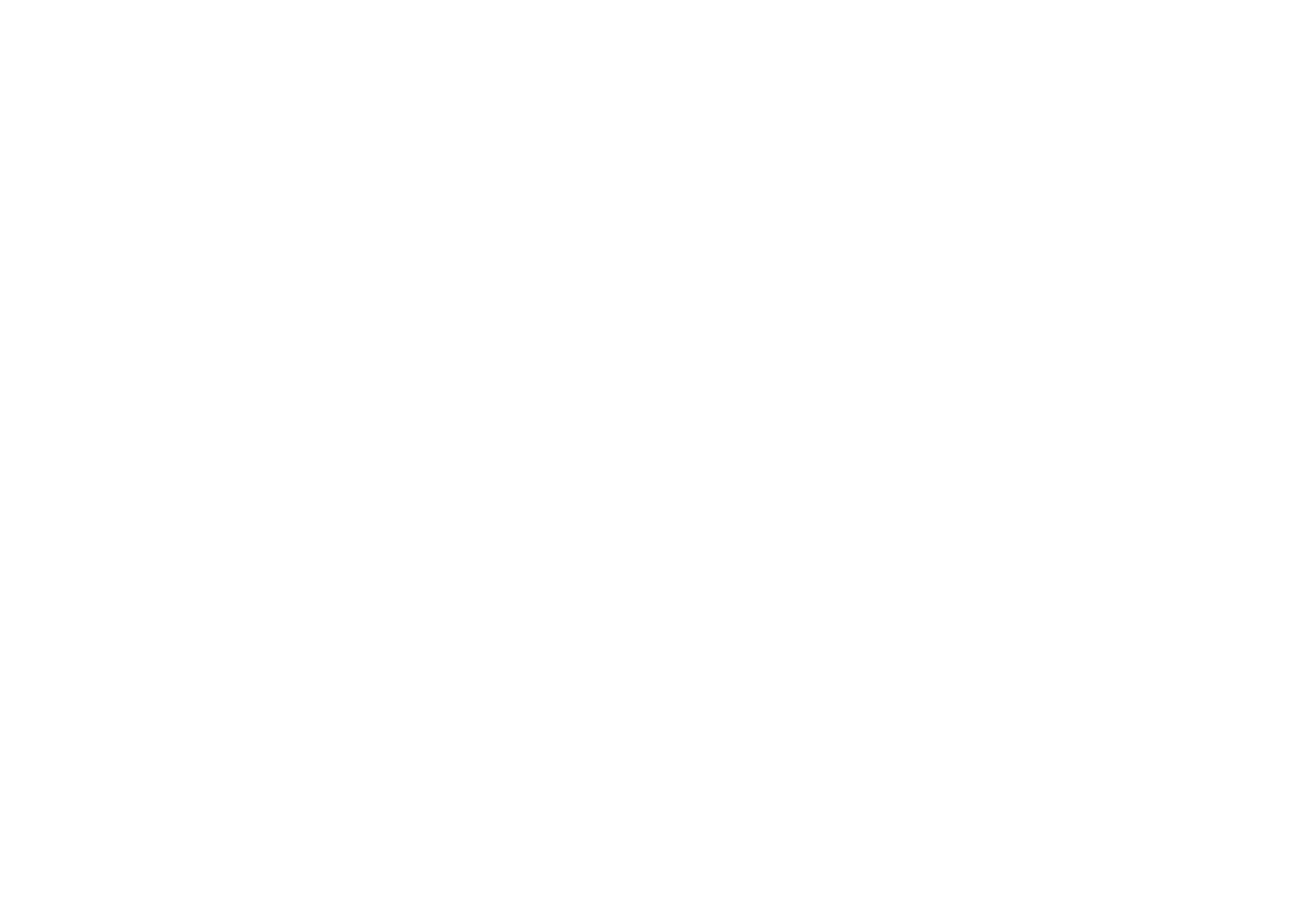#### **14th ENII EFIS EJI Summer School on Advanced Immunology**  May 11 -18, 2019 Porto Cervo, Costa Smeralda, Sardinia

### **Saturday, May 11 - Arrival**

#### **Sunday, May 12**

Lecture (09:00-10:00): **Philippe Bousso** "Decoding immune responses to cancer and infection using intravital imaging" Lecture (10:00-11:00): **Steffen Jung** "Macrophages and Organ Homeostasis" Coffee Break (11:00-11:20) Lecture (11:30-12:30**): Doreen Cantrell** "Environment control of T lymphocytes" Lunch (13:00-14:00) Participant short presentations (16:00-17:30) Coffee Break (17:30-17:50) Tutorial Sessions (18:00-19:00) Dinner (19:45-21:00) Poster Session "A" (21:00-22:30)

#### **Monday, May 13**

Lecture (09:00-10:00): **Andrés Hidalgo** "Innate immunity, more innate than immune" Lecture (10:00-11:00): **Bernard Malissen** "Systems immunology of T cell-DC encounters" Coffee Break (11:00-11:20) Lecture (11:30-12:30): **Andreas Radbruch** "The resting and the restless immunological memory" Lunch (13:00-14:00) Participant short presentations (16:00-17:30) Coffee Break (17:30-17:50) Tutorial Sessions (18:00-19:00) Dinner (19:45-21:00) Poster Session "B" (21:00-22:30)

### **Tuesday, May 14**

Lecture (09:00-10:00): **James Di Santo** "A 'T cell-centric' View of Innate Lymphoid Cell Differentiation" Lecture (10:00-11:00): **Jakub Abramson** "AIRE: From Central Tolerance to Candida Infection" Coffee Break (11:00-11:20) Lecture (11:30-12:30**): Andrea Ablasser** "Innate DNA sensing mechanisms" Lunch (13:00-14:00) Participant short presentations (16:00-17:30) Coffee Break (17:30-17:50) Tutorial Sessions (18:00-19:00) Dinner (19:45-21:00) Poster Session "C" (21:00-22:30)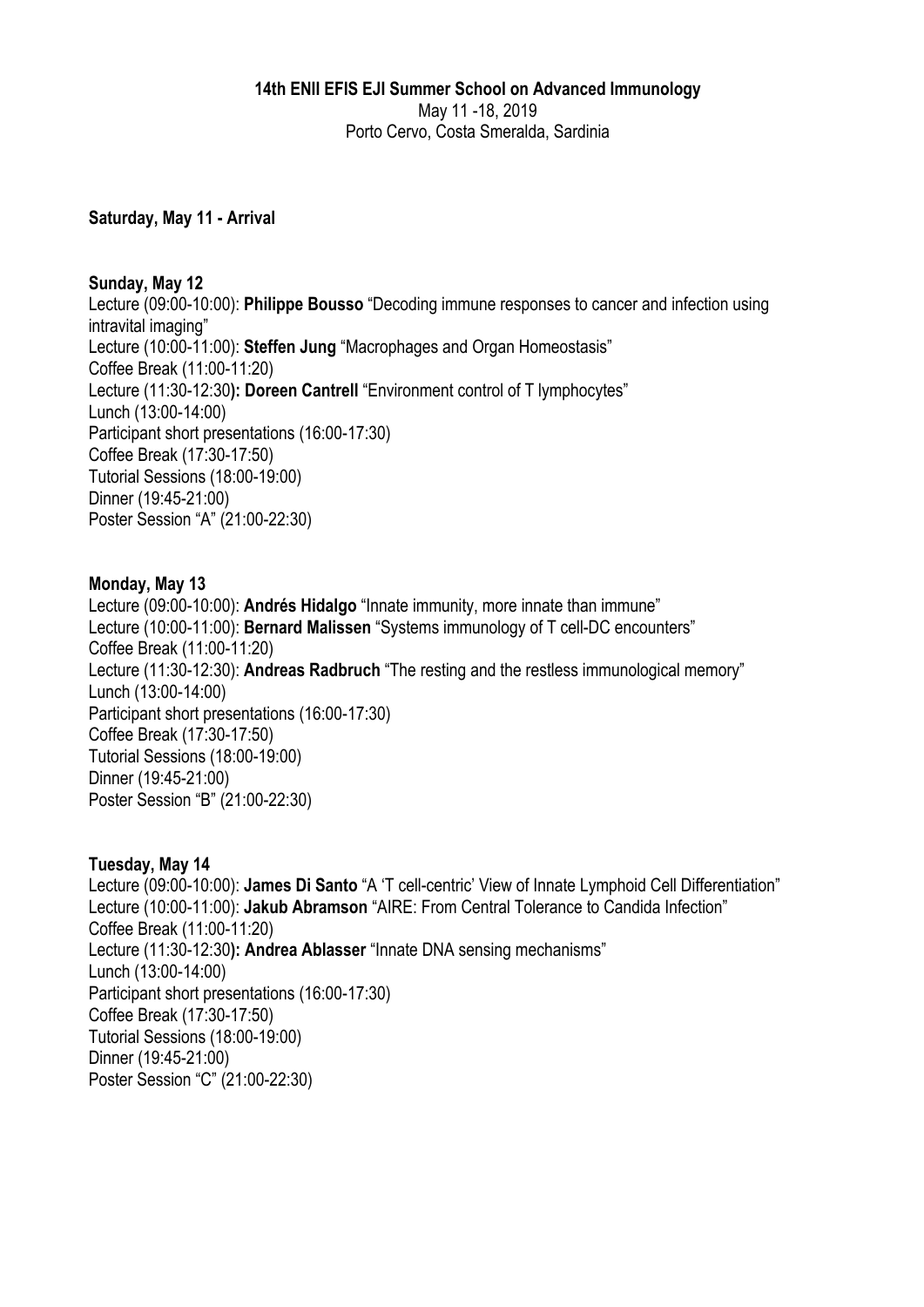#### **Wednesday, May 15**

Lecture (09:00-10:00): **Joachim Schultze** "The myeloid cell system – cell by cell" Lecture (10:00-11:00): **Maries van den Broek** "The interaction between cancer and the immune system" Coffee Break (11:00-11:20) Lecture (11:30-12:30**): Jannie Borst** "Enticing T cells to attack cancer: the importance of CD4+ T-cell help" Lunch (13:00-14:00) Participant short presentations (16:00-17:30) Coffee Break (17:30-17:50) Tutorial Sessions (18:00-19:00) Dinner (19:45-21:00) Poster Session "D" (21:00-22:30)

#### **Thursday, May 16**

Lecture (09:00-10:00): **Nadine Cerf-Bensussan** "Dissecting host-microbiota interactions across the immune system: lessons from gnotobiotic mice and human monogenic inflammatory bowel diseases" Lecture (10:00-11:00): **Ana Domingos** "Sympathetic Neuroimmunity in Obesity" Coffee Break (11:00-11:20) Lecture (11:30-12:30**): Rino Rappuoli** "Vaccines"" Lunch (13:00-14:00) Participant short presentations (16:00-17:30) Coffee Break (17:30-17:50) Tutorial Sessions (18:00-19:00) Dinner (19:45-21:00) Poster Session "E" (21:00-22:30)

### **Friday, May 17**

Networking event (09:00-17:00)

**Private Full Day Boat Excursion** to the "La Maddalena Archipelago National Park", with its pristine islands Spargi, Budelli and Santa Maria. Stops planned at two beaches and the town of La Maddalena for sightseeing. Light lunch on board.

Farewell Aperitivo and Awards (19:00) Sardinian Dinner (20:00-22:00) Social Evening

**Saturday, May 18 - Departure**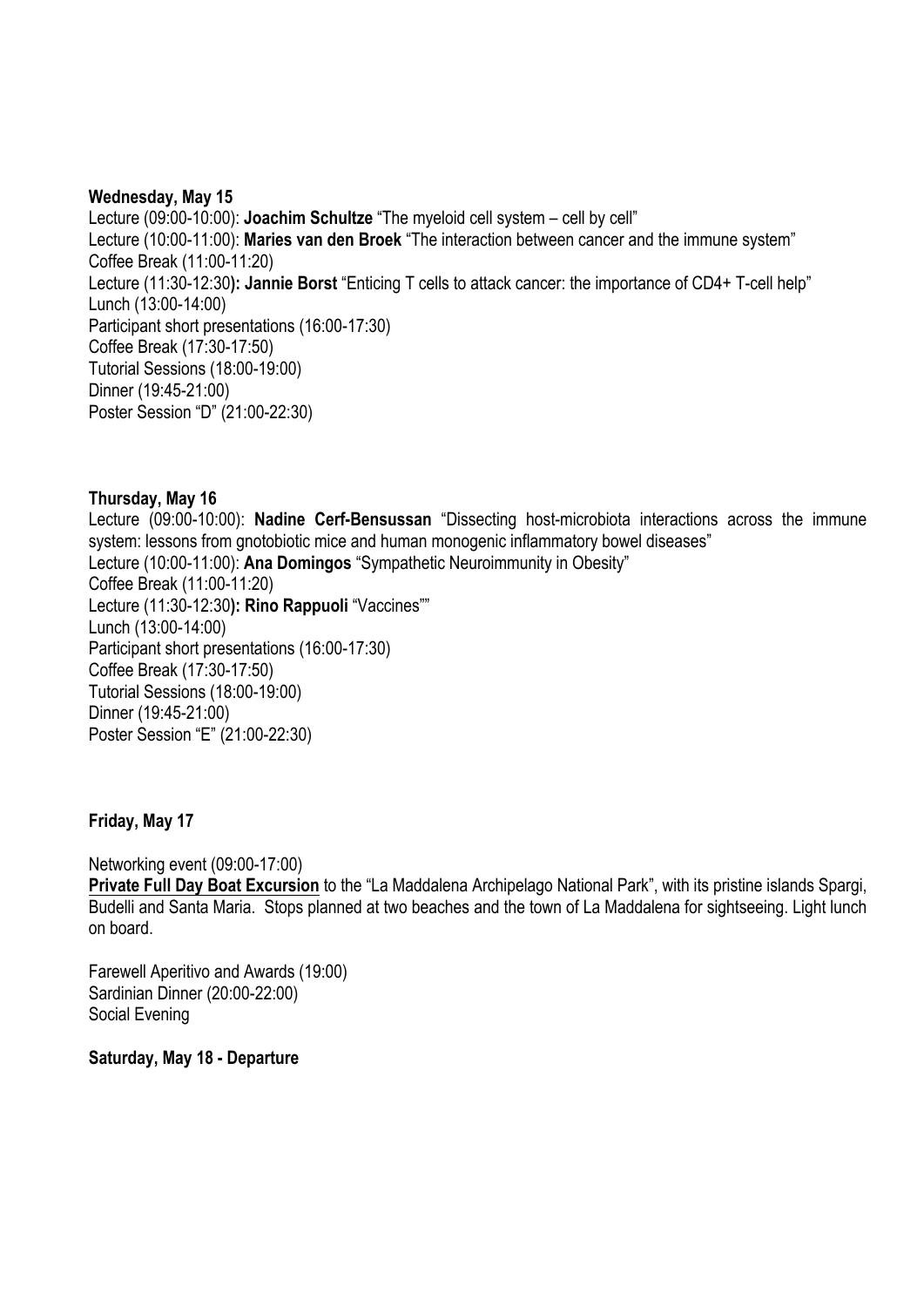. . . . . . . . . . . . . . . . . . . . . . . . . . . . . . . . . . . . .

#### **8.50 WELCOME & COURSE OVERVIEW**

**Guest Speaker Lectures:** 

- **9.00 Philippe Bousso** Decoding immune responses to cancer and infection using intravital imaging
- **10.00 Steffen Jung**  Macrophages Organ Homeostasis
- **11.00-11.20 COFFEE BREAK**
- **11.30 Doreen Cantrell Environmental control of T lymphocytes**

. . . . . . . . . . . . . . . . . . . . . . . . . . . . . . . . . . . . .

#### *Afternoon Session*

#### **16.00 Participant Presentations**

**Bedard Melissa, Weatherall Institute of Molecular Medicine, Oxford, United Kingdom**  HOW TO PERK UP INKT CELLS: A MECHANISM OF ER STRESS-MEDIATED, STERILE INKT CELL ACTIVATION (Abstract 5)

**Bouti Panagiota, Sanquin Research and Landsteiner Laboratory, Amsterdam, Netherlands**  UNRAVELLING THE SIGNALLING PATHWAY OF CD47-SIRPA CHECKPOINT BLOCKADE DURING NEUTROPHIL ADCC (Abstract 8)

#### **Carnevale Silvia, Humanitas University, Pieve Emanuele (MI), Italy**

NEUTROPHILS DRIVING UNCONVENTIAL T cells ARE ESSENTIAL FOR RESISTANCE AGAINST MURINE AND HUMAN SARCOMAS (Abstract 12)

**Chen Yiwei, Institute for Research in Biomedicine, Bellinzona, Switzerland**  THE DISCOVERY OF NEW INSERTIONS IN ANTIBODIES AGAINST MALARIA (Abstract 14)

#### **Deng Yun, University of Zurich, Zurich, Switzerland**

ROLE OF CD27/CD70 DEFICIENCY IN THE CELL-MEDIATED IMMUNE CONTROL OF THE EPSTEIN BARR VIRUS (Abstract 19)

#### **POSTER TEASER PRESENTATIONS (20 min)**

- **17.30-17.50 COFFEE BREAK**
- **18.00 Tutorial Sessions**

. . . . . . . . . . . . . . . . . . . . . . . . . . . . . . . . . . . . .

**21.00 POSTER SESSION A** 

*Morning Session* 

*Evening Session*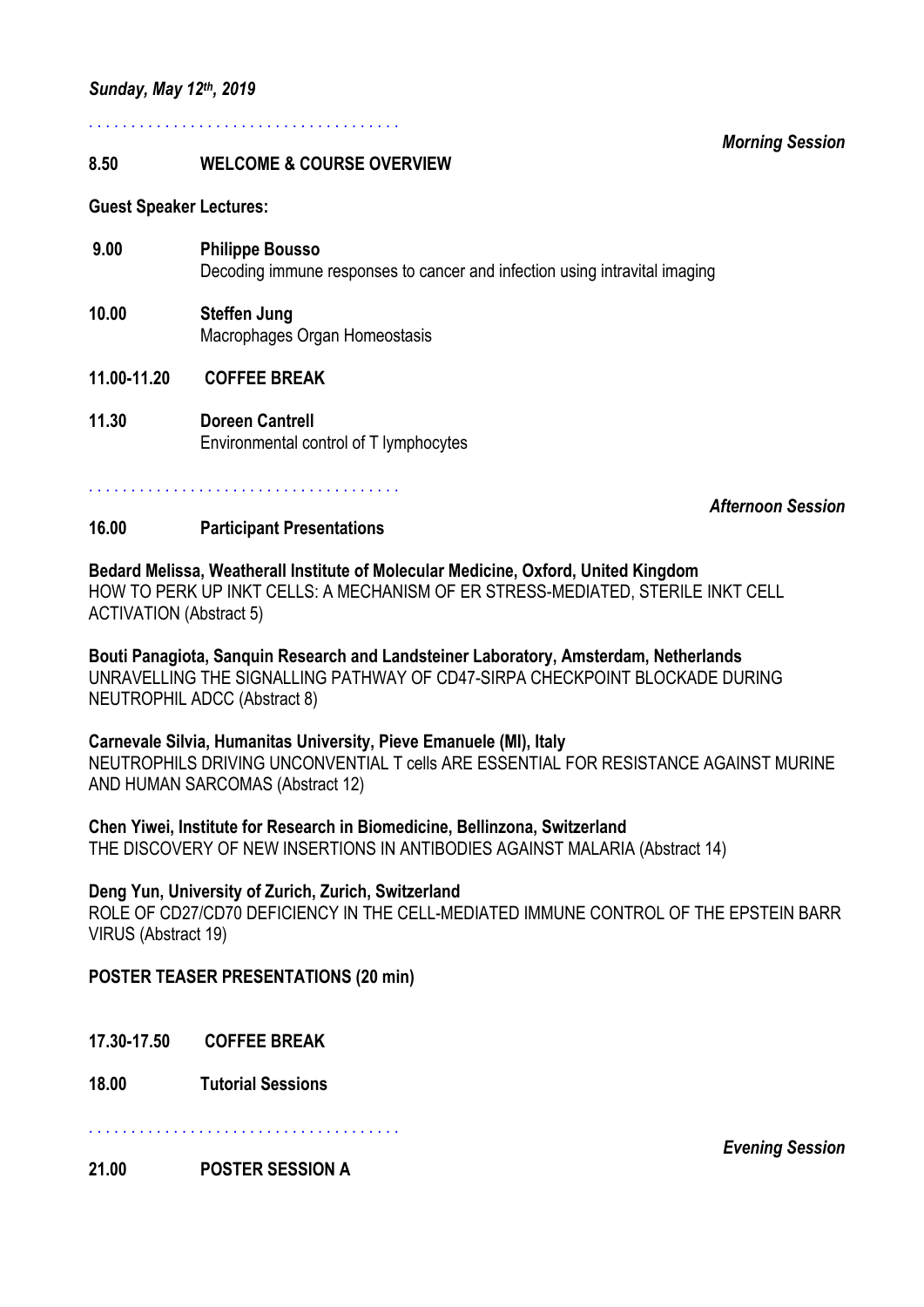# **Guest Speaker Lectures:**

 **9.00 Andrés Hidalgo**  Innate immunity, more innate than immune

. . . . . . . . . . . . . . . . . . . . . . . . . . . . . . . . . . . . .

- **10.00 Steffen Jung** Macrophages Organ homeostasis
- **11.00-11.20 COFFEE BREAK**
- **11.30 Andreas Radbruch** The resting and the restless immunological memory

. . . . . . . . . . . . . . . . . . . . . . . . . . . . . . . . . . . . .

*Afternoon Session* 

## **16.00 Participant Presentations**

## **Edner Natalie Mona, Institute of Immunity and Transplantation, London, United Kingdom**

ROLE OF THE CD28 PATHWAY IN FOLLICULAR T HELPER CELL RESPONSES IN AUTOIMMUNE DIABETES (Abstract 21)

**Félix Inês, University of Turku, Turku, Finland**  DEVELOPMENTAL ORIGIN AND FUNCTION OF ADIPOSE TISSUE MACROPHAGES (Abstract 23)

## **Filpe Pamela , University Medical Centre Hamburg-Eppendorf, Hamburg, Germany**

ACTIVATION REGULATORS OF PERIPHERAL BLOOD AND INTRAHEPATIC T EFFECTOR CELLS IN AUTOIMMUNE HEPATITIS (Abstract 24)

### **Gangaev Anastasia, NKI, Amsterdam, Netherlands**

UNDERSTANDING THE EFFECT OF CHECKPOINT BLOCKADE ON TUMOR-SPECIFIC CD8 T CELLS (Abstract 27)

### **Homrich Mirka, LIMES (Life and Medical Sciences Bonn), Bonn, Germany**

ELUCIDATION OF EXCESS CENTROSOME ORGANIZATION AND REGULATORY PROCESSES OF CENTROSOME CLUSTERING IN DENDRITIC CELLS (Abstract 33)

### **POSTER TEASER PRESENTATIONS (20 min)**

**17.30-17.50 COFFEE BREAK** 

**18.00 Tutorial Sessions** 

. . . . . . . . . . . . . . . . . . . . . . . . . . . . . . . . . . . . .

*Evening Session* 

**21.00 POSTER SESSION B** 

#### *Morning Session*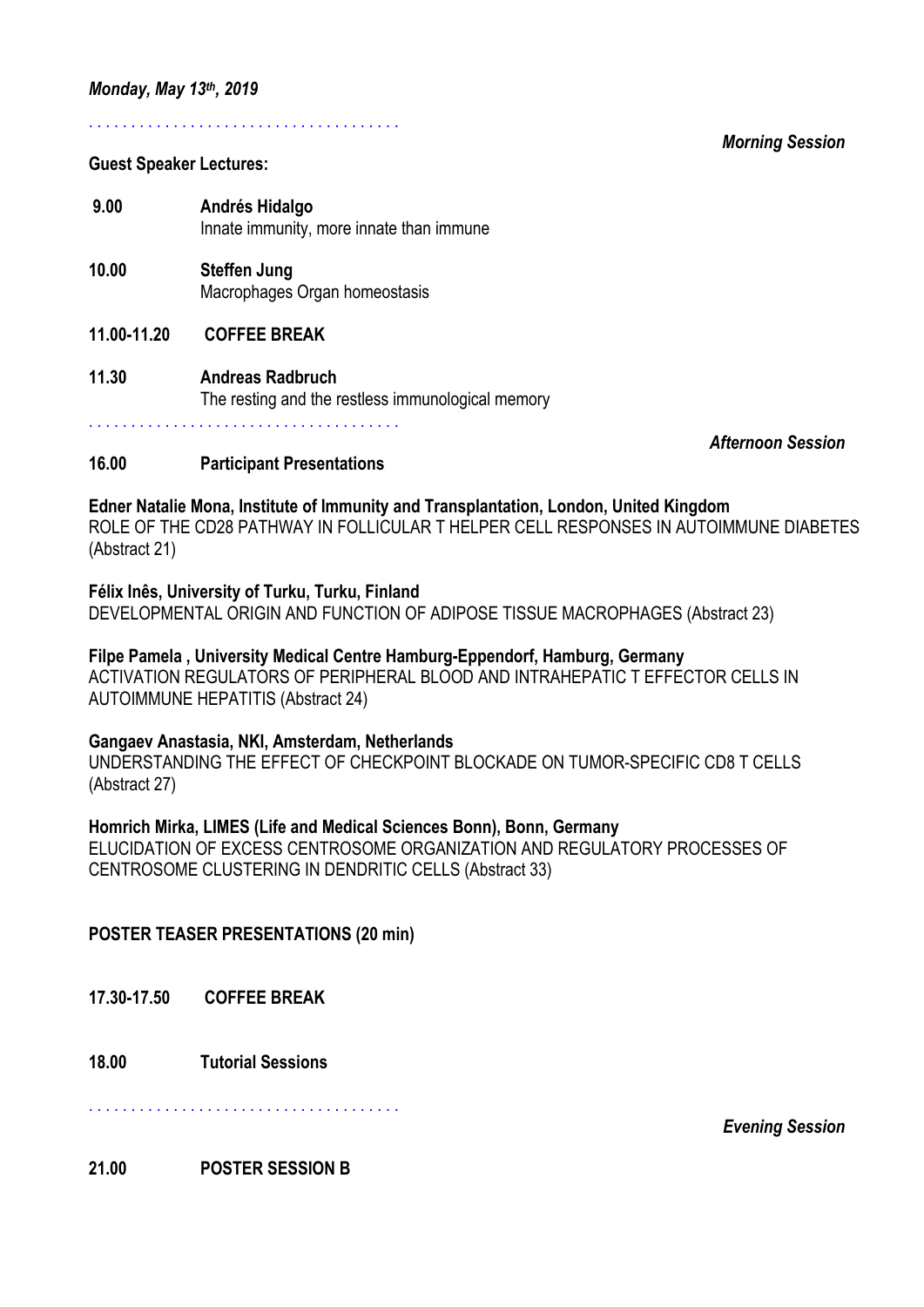### . . . . . . . . . . . . . . . . . . . . . . . . . . . . . . . . . . . . .

#### *Morning Session*

#### **Guest Speaker Lectures:**

- **9.00 James Di Santo**  A 'T cell-centric' View of Innate Lymphoid Cell Differentiation
- **10.00 Jakub Abramson** AIRE: From Central Tolerance to Candida Infection
- **11.00-11.20 COFFEE BREAK**
- **11.30 Andrea Ablasser**  Innate DNA sensing mechanisms

. . . . . . . . . . . . . . . . . . . . . . . . . . . . . . . . . . . . .

*Afternoon Session* 

## **16.00 Participant Presentations**

### **Ilina Olga, Radboud UMC, RIMLS, Nijmegen, Netherlands**

CYSTEINE CATHEPSIN ACTIVITY-BASED PROBE TO STUDY TUMOR-ASSOCIATED MACROPHAGES (Abstract 34)

**Lanfermeijer Josien, National Institute of Public Health and the Environment, Bilthoven, Netherlands**  THE EFFECT OF AGE AND CMV INFECTION ON FLU-SPECIFIC CD8+ T-CELLS (Abstract 46)

### **Mensink Mark, Netherlands Cancer Institute, Amsterdam, Netherlands**

TNFR2 COSTIMULATION PROMOTES GLYCOLYSIS IN HUMAN REGULATORY T CELLS VIA MTOR SIGNALING (Abstract 52)

### **Morgand Erwan, Cordeliers Research Center, Paris, France**

CHARACTERIZATION OF THE IMMUNE MICROENVIRONMENT IN CERVICAL PRECANCEROUS LESIONS (Abstract 55)

### **Muri Jonathan, ETH Zürich, Zurich, Switzerland**

THE THIOREDOXIN-1 SYSTEM FUELS DNA SYNTHESIS DURING T-CELL BUT NOT B-CELL METABOLIC REPROGRAMMING AND PROLIFERATION (Abstract 58)

### **POSTER TEASER PRESENTATIONS (20 min)**

- **17.30-17.50 COFFEE BREAK**
- **18.00 Tutorial Sessions**

. . . . . . . . . . . . . . . . . . . . . . . . . . . . . . . . . . . . .

*Evening Session* 

### **21.00 POSTER SESSION C**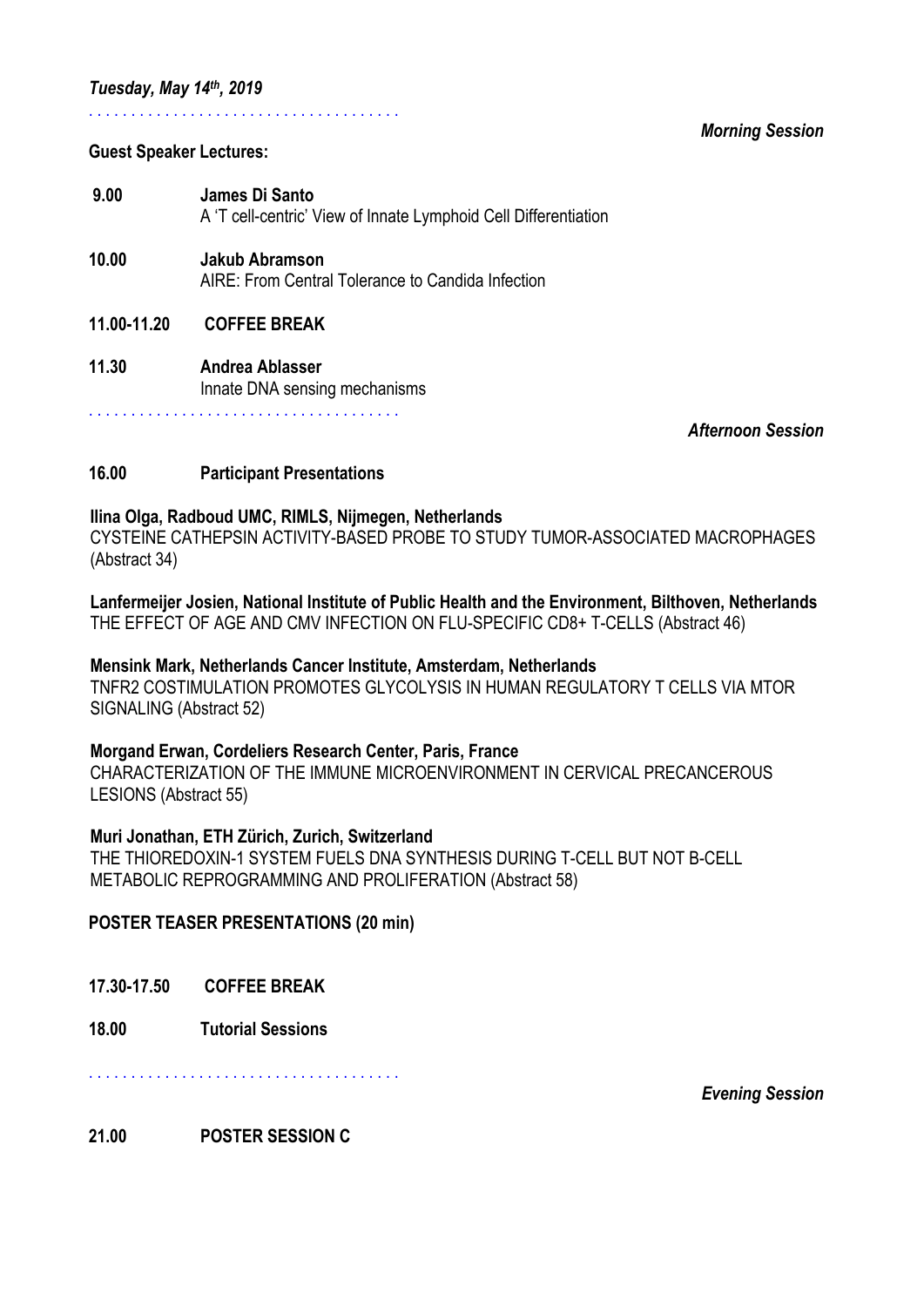. . . . . . . . . . . . . . . . . . . . . . . . . . . . . . . . . . . . .

#### **Guest Speaker Lectures:**

**9.00 Joachim Schultze**  The myeloid cell system – cell by cell

- **10.00 Maries van den Broek**  The interaction between cancer and the immune system
- **11.00-11.20 COFFEE BREAK**
- **11.30 Jannie Borst** Enticing T cells to attack cancer: the importance of CD4+ T-cell help . . . . . . . . . . . . . . . . . . . . . . . . . . . . . . . . . . . . .

*Afternoon Session* 

#### **16.00 Participant Presentations**

# **Offermann Nina, Deutsches Zentrum für Neurodegenerative Erkrankungen e.V. (German Center for Neurodegenerative Diseases e.V.), Bonn, Germany**

HYDROGEN VOLTAGE-GATED CHANNEL 1 REGULATES NEUTROPHIL ACTIVATION (Abstract 60)

#### **Rodgers Aoife Maria, Queens University Belfast , Belfast , United Kingdom**

DEVELOPMENT OF A GENTAMICIN MICROARRAY PATCH FOR POTENTIAL TREATMENT OF INFECTIOUS DISEASE (Abstract 66)

#### **Sprenkeler Evelien, Sanquin Research and Landsteiner Laboratory / Amsterdam University Medical Center, Amsterdam, Netherlands**

MKL1 DEFICIENCY RESULTS IN A SEVERE NEUTROPHIL DEFECT WITH IMPAIRED ACTIN POLYMERIZATION AND EXCESSIVE DEGRANULATION (Abstract 69)

#### **Stempels Femmy, University of Groningen, Groningen, Netherlands**

OXIDIZED PROTEINS ARE REMOVED FROM PHAGOSOMES BY AUTOPHAGY-RELATED MEMBRANE FISSION (Abstract 70)

#### **Steuten Juulke, Sanquin Blood Supply Foundation, Amsterdam, Netherlands**

INHIBITION OF DENDRITIC CELL MATURATION AND MODULATION OF T CELL POLARIZATION BY THE PLATELET SECRETOME (Abstract 72)

## **POSTER TEASER PRESENTATIONS (20 min)**

- **17.30-17.50 COFFEE BREAK**
- **18.00 Tutorial Sessions**

. . . . . . . . . . . . . . . . . . . . . . . . . . . . . . . . . . . . .

*Evening Session* 

### **21.00 POSTER SESSION D**

*Morning Session*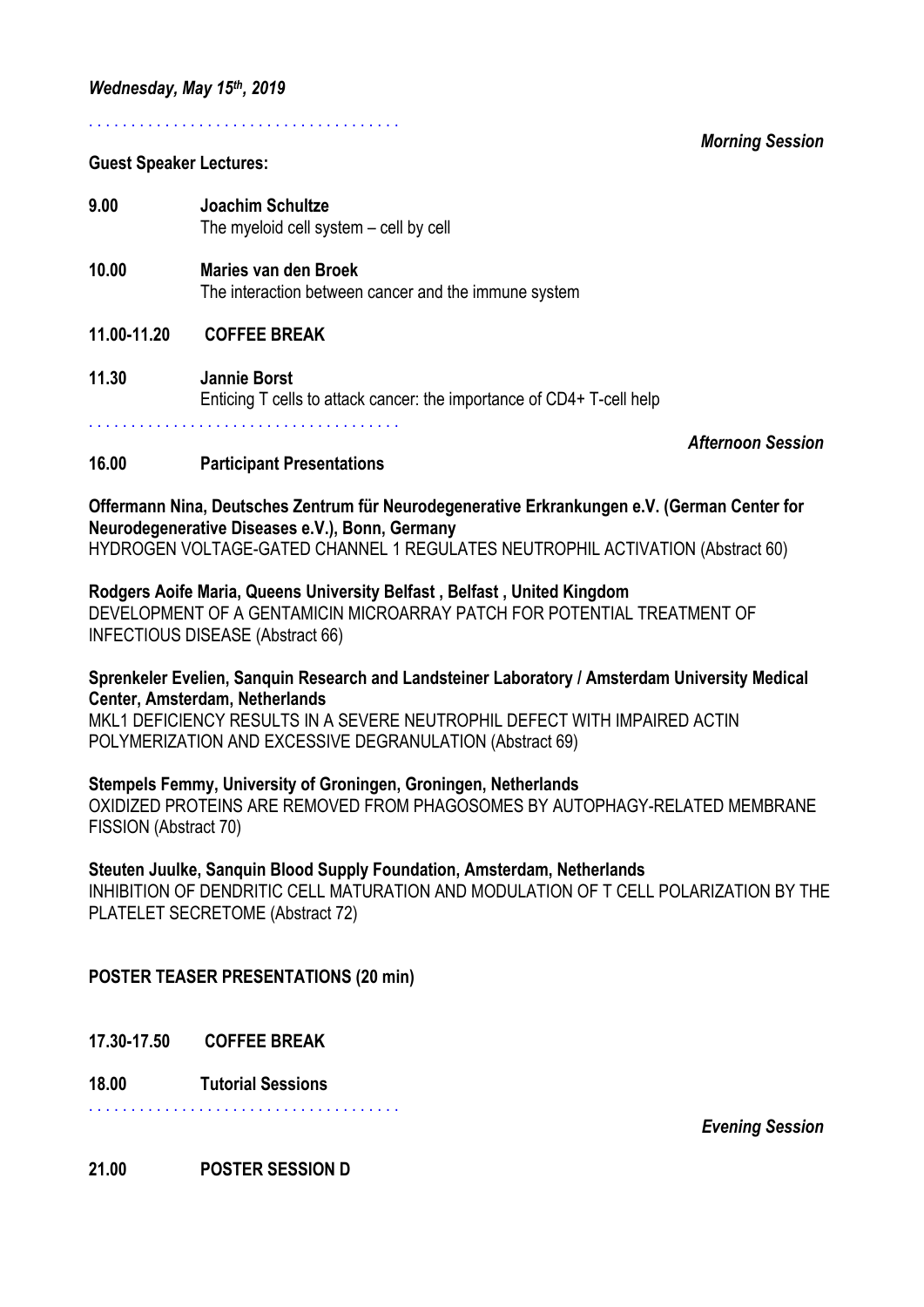## **Guest Speaker Lectures:**

# **9.00 Nadine Cerf-Bensussan** Dissecting host-microbiota interactions across the immune system: lessons from gnotobiotic mice and human monogenic inflammatory bowel diseases

#### **10.00 Ana Domingos** Sympathetic Neuroimmunity in Obesity

. . . . . . . . . . . . . . . . . . . . . . . . . . . . . . . . . . . . .

# **11-10.30 COFFEE BREAK**

**11.30 Rino Rappuoli** Vaccines

. . . . . . . . . . . . . . . . . . . . . . . . . . . . . . . . . . . . .

*Afternoon Session* 

*Morning Session* 

## **16.00 Participant Presentations**

### **Taggenbrock Renske, Sanquin Research, Amsterdam, Netherlands**

TRANSCRIPTION FACTOR HOBIT IDENTIFIES ILC1S THROUGHOUT PERIPHERAL TISSUES AND REGULATES THEIR MATURATION IN MICE (Abstract 75)

## **Tan Sin Lih , University of Bristol , Bristol, United Kingdom**

COMPUTATIONAL SPATIOTEMPORAL ANALYSIS OF SIGNALLING INTERMEDIATES UPON T CELL SIGNALLING (Abstract 76)

#### **Vacková Julie, Charles University, Faculty of Science, BIOCEV, Vestec, Czech Republic**  ABROGATION OF IFN GAMMA SIGNALLING DOES NOT NECESSARILY WORSEN SENSITIVITY TO PD-1/PD-L1 BLOCKADE (Abstract 79)

# **Weier Ann-Kathrin, Life and Medical Institute Bonn, Bonn, Germany**

INVESTIGATIONS OF CENTROSOMES, THEIR FUNCTION AND REGULATION IN DENDRITIC CELLS (Abstract 83)

# **Wong Carissa, Cardiff University, Cardiff , United Kingdom**

IMAGING THE T-CELL RESPONSE TO TUMOURS USING A 3D TUMOUR SPHEROID MODEL AND 2- PHOTON MICROSCOPY (Abstract 84)

# **POSTER TEASER PRESENTATIONS (20 min)**

**17.30-17.50 COFFEE BREAK** 

**18.00 Tutorial Sessions**

. . . . . . . . . . . . . . . . . . . . . . . . . . . . . . . . . . . . .

*Evening Session* 

### *21.00* **POSTER SESSION E**